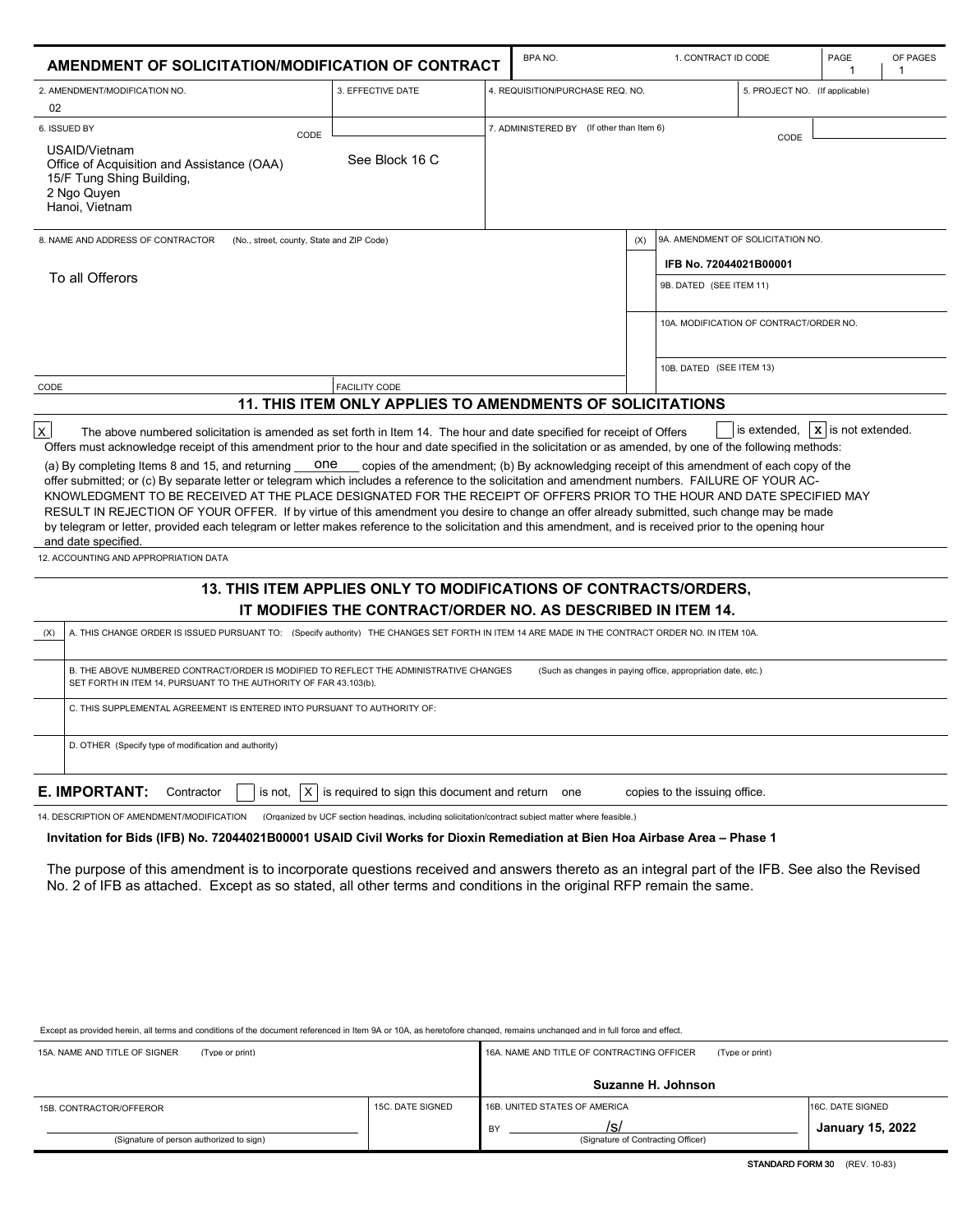## **Attachment No. 1 Amendment No. 2 to IFB No. 72044021B00001 USAID Civil Works for Dioxin Remediation at Bien Hoa Airbase Area – Phase 1 Page 1 of 4**

## **Questions Received Pertaining to IFB No. 72044021B00001 and Corresponding USAID Answers:**

1. Invitation for Bid (page 10, Table 1, Year 1 Dry Season), Source Decision Units /Activities "NF-04A, NF-04B", Is NF-04D missing or is it intentionally left out? Attachment J.7-20 D H NF-04 does show NF-04D as a DU of excavation. Please clarify.

**USAID:** The recent confirmatory sampling results of NF-04 confirmed that dioxin concentration in NF-04 is below the action limit, and MND has concurred with these results. Therefore, no action is required in the NF-04 Decision Units (DUs). References to NF-04 have been removed from Section C and "Table 1. Estimated Annual Volume of Dig and Haul." Please note that Table 1 includes other updates as well.

2. Invitation for Bid (page 13), Section C.7, First para, At the time …. must be met (1) a local Contractor must hold a valid Construction Operation Capability Certificate (in construction implementation and construction design)"

The fact is: A Certificate in Construction Implementation could be separate from that Certificate in Construction Design. Does a contract require a single local contractor to hold a Certificate in both; or a joint-venture (of more than 2 local contractors) presenting collective Certificates also qualifies?

**USAID:** A single local contractor (either as a prime or sub) must hold respective certificates in construction and/or design. The certificate holder could be the prime or sub depending on who is implementing the design or the construction element. For example, either the prime contractor or the subcontractor responsible for preparing shop drawings must have an eligibility certificate for design. Additionally, any prime contractor or subcontractor performing construction work must have an eligibility certificate for construction execution.

The prime contractor, either as a single entity or as a joint-venture (one registered company), must hold an eligibility certificate for construction execution at any grade (refer t[o Article 83 of Decree 15/2021/NDCP\)](https://docs.google.com/document/d/1Sub4wuTQI0VCSojSfmgQxCGb2RzWqiSG/edit).

There are three potential scenarios for joint-venture arrangements:

- 1. Joint-venture between foreign companies the joint-venture company (one company) must submit with their bid package the qualifying materials required to apply for a construction operating license for foreign contractors.
- 2. Joint-venture between foreign and local companies the foreign company must submit with their bid package the qualifying materials required to apply for a construction operating license for foreign contractors and the Vietnamese company must submit an eligibility certificate applicable to their role (construction execution and/or design).
- 3. Joint-venture between local companies (i.e. Vietnamese companies) each company must have the required eligibility certificate applicable to their role (construction execution and/or design).

Please note that Section C.7 has been revised to reflect the above.

## **"C.7 REQUIRED REGISTRATION AND LICENSES**

At the time of bid submission and throughout the period of performance, the following licensing requirements must be met (1) a local (either Prime or Sub) Contractor must hold and submit a valid eligibility certificate for construction execution at any grade (refer to Article 83 of Decree 15/2021/NDCP) or (2) a foreign (either Prime or Sub) Contractor must submit with their bid package the qualifying materials required to apply for a construction operating license for foreign contractors (refer to Article 102, Article 103 and Article 104 of Decree 15/2021/NDCP).

At the time of bid submission and throughout the period of performance, either the Prime Contractor or the subcontractor responsible for preparing shop drawings must hold a valid eligibility certificate in design (refer to Article 83 of Decree 15/2021/NDCP). If this requirement is fulfilled through a subcontractor, the Bid Package must include an affirmation signed by the Prime Contractor and subcontractor confirming that the license of their subcontractor will cover all construction design related activities for this contract.

At the time of bid submission and throughout the period of performance either the Prime Contractor or the subcontractor(s) responsible for handling contaminated material must also hold a valid Vietnamese Ministry of Natural Resources and Environment Government of Vietnam Hazardous Waste Disposal License (Giấy Phép Xử Lý Chất Thải Nguy Hại). If this requirement is fulfilled through a subcontractor, the Bid Package must include an affirmation signed by the Prime Contractor and subcontractor confirming that the license of their subcontractor will cover for all activities of this contract as required by MONRE."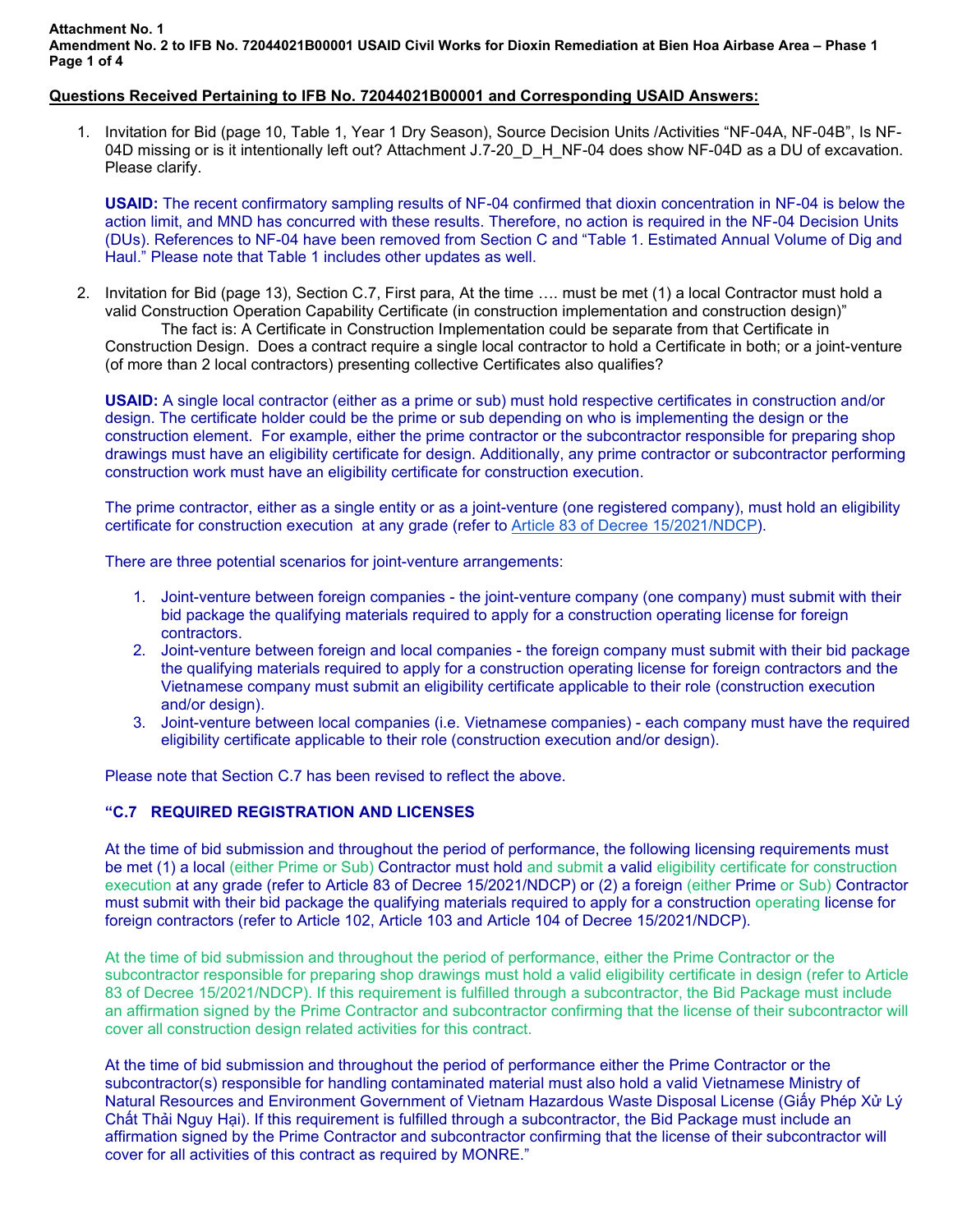**Attachment No. 1 Amendment No. 2 to IFB No. 72044021B00001 USAID Civil Works for Dioxin Remediation at Bien Hoa Airbase Area – Phase 1 Page 2 of 4**

3. Invitation for Bid (page 33), Section H.3 "Contractor must not subcontract with the Government of Vietnam entities unless specifically approved in writing by USAID Contracting Officer" There will be lab works during implementation of the contract, for instance, serum blood sampling and analysis for dioxin. There is a limited number of local labs that can perform the work and most of them are belonging to the Government entities. Does USAID already have a list of local labs exclusively approved for providing services to the Project? Or shall Contractor have to request for special approval if such entity is proposed? How long this approval would take?

**USAID:** USAID does not have a list of local labs approved for the Project. It is up to Bidders to identify local qualified labs to perform the work in accordance with the IFB requirements.

Please note that if the Offerors decide to use laboratory services from a government-owned entity, prior USAID approval must be obtained. USAID must first review the information and process internal approval [the Determination and Finding (D&F) in accordance with USAID ADS 302] on a case-by-case basis. Once the D&F is approved, USAID will then grant a separate approval for the Contractor to subcontract with the government-owned entity. Historically, this approval has been granted for the Center for Analytical Services and Experimentation (CASE) at Ho Chi Minh city to provide dioxin analytical service.

4. Attachment J.10 – LCSA, HCSA and Staging Area, Attachment J.2- Bid form (LI# 01.50.01) Is LCSA also covering IM1's CLIN 2 area in PI-13, or it only covers LCSA itself? This will impact demolition as well as site restoration related to this area. Please clarify.

**USAID:** Bid Item Number 01.50.01 also covers IM1's CLIN 2 area in PI-13. This Bid Item has been renamed to in the updated "Attachment J. 2 Bid\_form" included with this amendment. In addition, the description for LCSA in Section C, Work Component 5 (page 12) has been revised:

- "LCSA: Upon removal of all contaminated material to the LTSA, demolish LCSA and adjacent IM 1 CLIN 2 area in PI-13, clean/treat all materials and dispose in accordance with the Compendium. Level berms, match existing adjacent grade, and ensure positive site drainage."
- 5. There is a missing attachment in IFB package posted on SAM (www.sam.gov) which is J.7- Hauling Road. This Attachment is available on Vietnam local website https://muasamcong.mpi.gov.vn

**USAID:** J.7-Hauling Road was included in the RFI posting. However, that attachment was developed further for the IFB posting and is now included as Attachment "J.8 30 Roadways."

6. If an entity already has a DUNS number and NCAGE code, is it a must that the entity is registered in SAM at the time of bid submission? We are having system error while registering in SAM and are seeking help from them now.

**USAID:** Yes, the Bidders must be registered in SAM.gov upon bid submission.

7. IFB document, Part II- Contract Clauses Section, I.11 FAR 752.229-71 Reporting of foreign taxes Does this reporting requirement apply to Local Contractor?

## **USAID:** Yes.

- 8. Attachment J.5\_Decision\_Units, Drawing DU-10 (Page 12)
	- a. Data in the Table "DU Information/Thông tin đơn nguyên" seems incorrect. It is impossible that all SDU has the same surface area (4307sqm). Also, the SDU names in the Table do not 100 match % with SDU names on map.

**USAID:** Attachment "J.5 Decision Units" has been updated and included with this amendment.

b. It looks like that the Triangle Area covers many houses (residential land), especially to the west. We understand work in this Area is optional (under CLIN4) and no excavation design is available by now, we still need to know what would be the status of this area by the time it is handed over to the Contractor for remediation work? To which extent the excavation (soil removal) in this area would be?

**USAID:** MND is coordinating with the Dong Nai People Committee to clear this area of above ground structures. Once completed, MND and USAID will then need to conduct further characterization to finalize the excavation design of this area.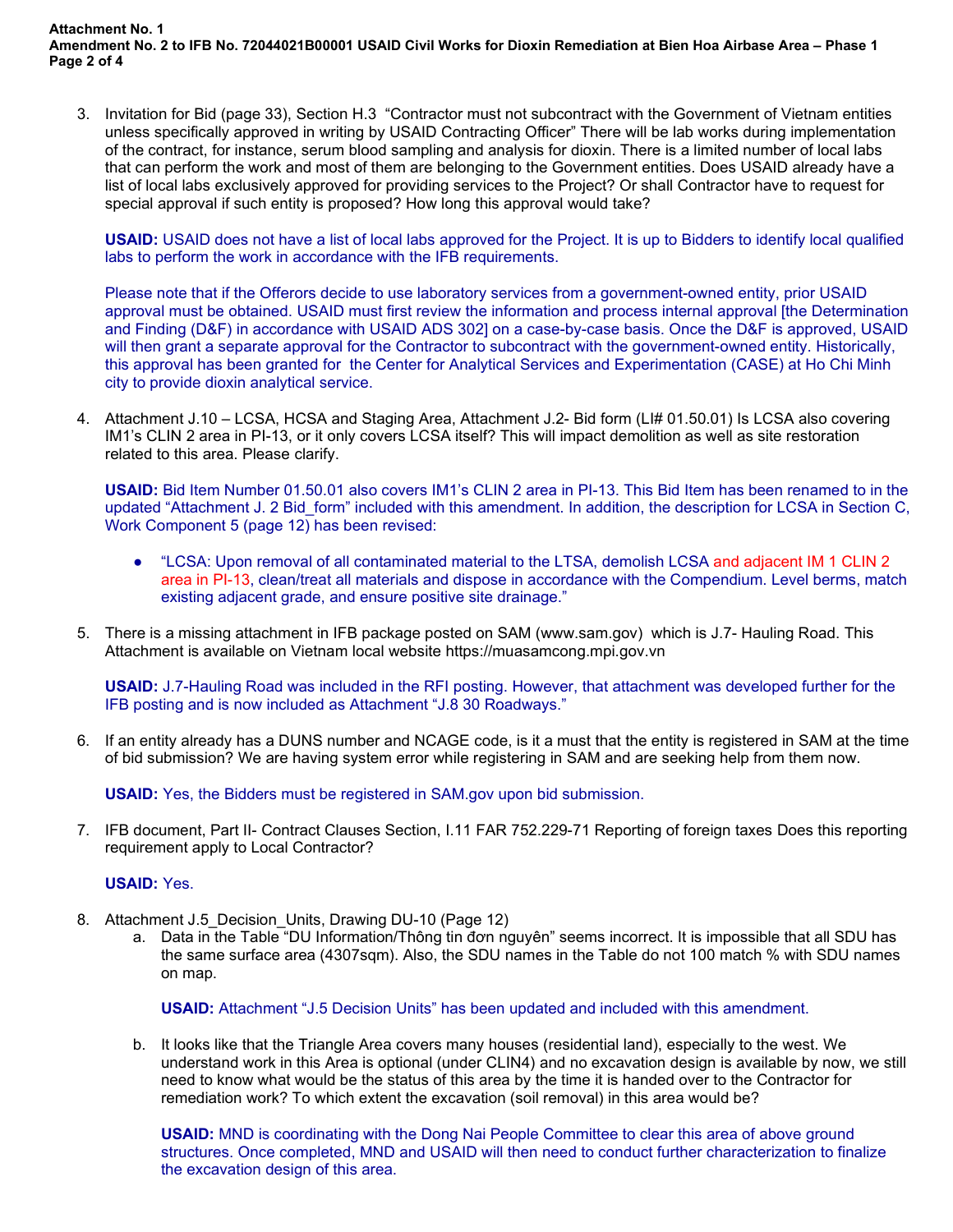**Attachment No. 1** 

**Amendment No. 2 to IFB No. 72044021B00001 USAID Civil Works for Dioxin Remediation at Bien Hoa Airbase Area – Phase 1 Page 3 of 4**

9. J.2-Bid form, There are discrepancies between PDF version and Excel version of J.2-Bid form as published on Vietnam Local website (www.muasamcong.mpi.vn). On SAM, there is only Excel version of Bid Form and it is the same with the version published on local website. Please clarify.

**USAID:** An updated "Attachment J. 2 Bid\_form" is included with this amendment in MS Excel format. Please use this version for submission.

- 10. It shows on the following Drawings that double- side textured HDPE geomembrane (1.5mm or 60 mils) will be used. There is no specification for this material in the Compendium. Table 2 (page 144) of the Compendium only shows values for liner of 1.0mm or 40mils thickness. Please clarify.
	- J.13- Compendium Section 31 05 19.160- High Density Polyethylene (HDPE) Layer It shows on the Drawings that double- side textured HDPE geomembrane (1.5mm or 60 mils) will be used. There is no specification for this material in the Compendium. Table 2 (page 144) of the Compendium only shows values for liner of 1.0mm or 40mils thickness. Please clarify.
	- J.4-10\_Treatment Area, Drawing 10C-42
	- J.9-40 LTSA Cover, Drawing 40C-06

**USAID:** Clarification is provided in updates to Attachment "J.13 Compendium" included with this amendment.

11. Schedule of Values, "The contract type is Fixed-Price Construction Contracts, with Estimated Annual Volume of Dig and Haul has been Subclause C.5 - WORK COMPONENTS. So, in case the annual dig and haul volume carried out is smaller than the specified volume but not due to the Contractor' faults, can the Contractor receive the payment for the whole amounts?"

**USAID:** It is anticipated that the Contractor will handle all materials as estimated in "Table 1. Estimated Annual Volume of Dig and Haul." The actual volume of materials for each year which will be provided to the Contractor may vary depending upon completion of the final designs. It is likely that the final volume will be higher than what is provided in CLIN 1 and CLIN 4. This is why CLIN 3 – UNIT PRICES FOR EXCESS QUANTITIES is critical for any excessive volume of materials to be handled outside of CLIN 1 and CLIN 4.

12. J.6 DIG AND HAUL SW-07, Section B- B on Excavation Plan SW-07 E - Drawing No. 20C-01 showed the depth of digging backside the resident house next to airbase fencing is 2,70 m, it is high risk to those structure, please consider it.

**USAID:** The Contractor is required to provide excavation safety measures necessary to mitigate potential impacts of excavation work on adjacent properties and structures as required in Attachment "J.13 Compendium", see Sections 01 35 29 Health and Safety and 31 23 16 Excavation.

13. "J.4 10 TREATMENT AREA DESIGN, Access road to PTSA." "Section A- A of Detail C1004- Drawing No. 10C-41 showed the end of access ramp is not sufficient for heavy dump truck moving. And units used in presentation width of access and dowel bars show on ""PTSA Access Ramp"" should be corrected."

**USAID:** The "J.4 10 Treatment Area Design" Attachment has been revised and an updated version has been included with this Amendment.

14. List of IFB Attachments is included below. Please note, an update is planned for Attachments "J.4 10 Treatment Area" and" J.9 40 LTSA Final Cover" to reflect design progression and will be issued in a subsequent amendment. An additional update to the Attachment "J.13 Compendium" is planned to reflect design progression and will also be issued in a subsequent amendment with revisions noted.

| <b>ATTACHMENT</b><br><b>NUMBER</b> | <b>ATTACHMENT</b>                                                              | <b>AMENDMENT NO. 2 REVISIONS</b>                                           |
|------------------------------------|--------------------------------------------------------------------------------|----------------------------------------------------------------------------|
| J.1                                | SF 1442 SOLICITATION, OFFER, AND AWARD<br>(CONSTRUCTION, ALTERATION OR REPAIR) |                                                                            |
| J.2                                | <b>BID FORM</b>                                                                | Revisions reflect modifications to the IFB description<br>and attachments. |